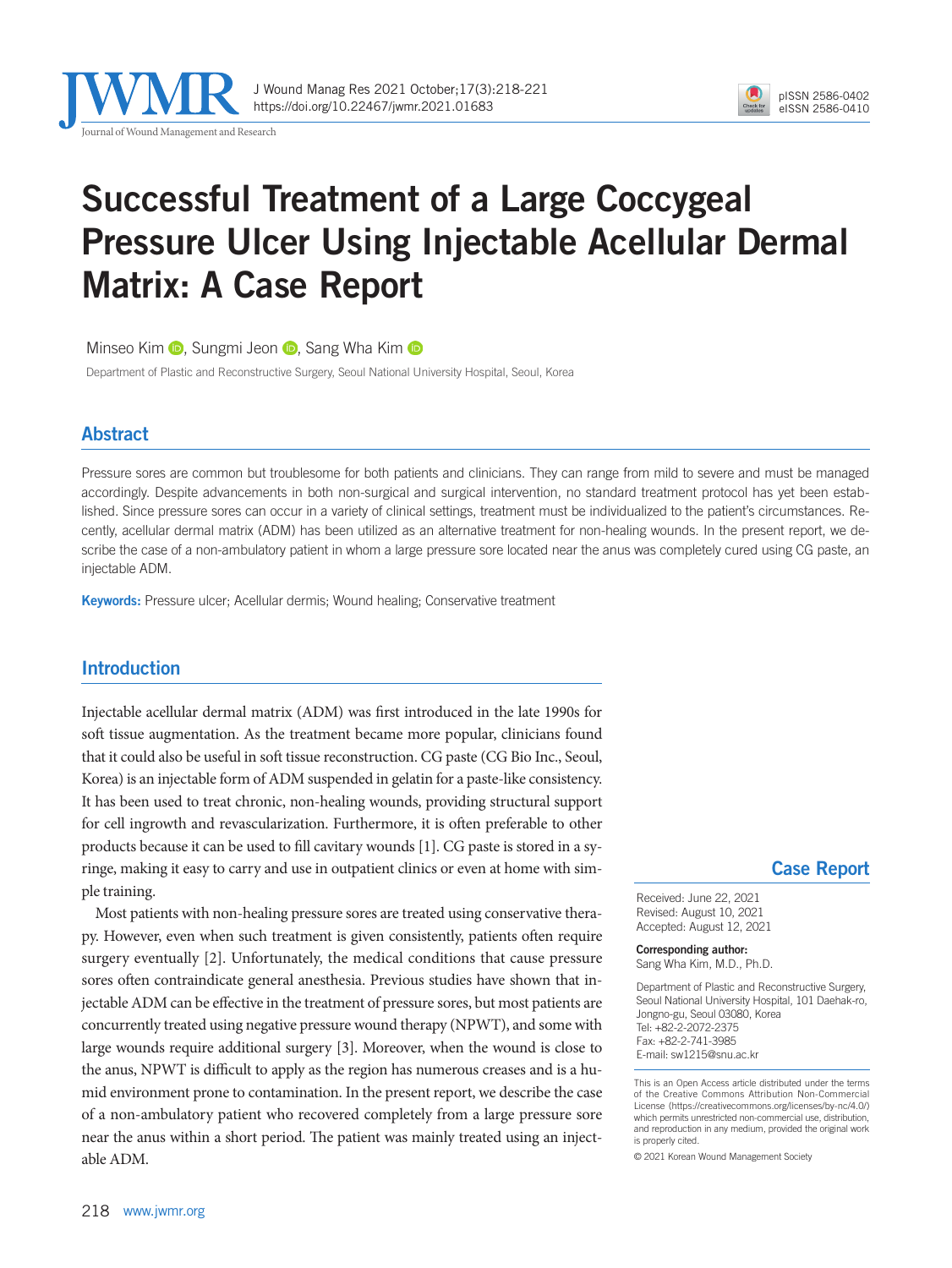The patient provided written informed consent for the publication and the use of his images.

### **Case**

An 83-year-old male patient was referred to our department for treatment of a 5×3-cm, non-healing pressure sore located near the anus. The sore had resulted from the man's non-ambulatory status after surgeries for pyogenic spondylitis, the cause of which was obscure. Previously, the patient had been in World Health Organization (WHO) functional class I, without any underlying disease or surgical history of the spine. A 5×3-cm mild pressure sore, stage 1, was detected at the coccyx after 2 months of bed rest, during which the man had received intravenous antibiotic treatment for pyogenic spondylitis at another clinic. After transferring to the department of orthopedics of our hospital, the patient underwent two consecutive operations on the spine: interbody fusion and posterior fusion. He was confined to absolute bed rest for 43 days after the two consecutive surgeries, even after rehabilitation therapy.

During the admission period, the pressure sore was well managed by simple dressings with foam dressing material and Repigel ointment (Mundipharma Korea Ltd., Seoul, Korea) and remained stable. After discharge, the patient remained non-ambulatory, and the pressure sore worsened from stage 3 to stage 4, despite care from a home visiting nurse. Two months after the last spine surgery, the patient visited our outpatient clinic with a  $5\times3$ -cm sore, which did not subsequently grow in size (Fig. 1). Simple debridement was performed un-



Fig. 1. Medical photo of the wound. Necrotic tissue covering pressure sore.

# **JWMR**

der local anesthesia to treat necrotic eschar at the coccyx. The debridement was performed until vital tissue was visible, and the tissue showed no signs of infection, therefore no additional measures, such as tissue culture or antibiotics administration, were implemented (Fig. 2). During follow-up, the patient complained about the strenuous dressing change regimen and that he could not perform daily activities. For this reason, on the 7th postoperative day, NPWT was applied, but the wound continued to leak because it was close to the anus. While NPWT was applied for 2 months, during most of its application the device continued to leak and was ineffective and the patient had to frequently visit the outpatient clinic. Since the wound did not improve even after application of NPWT, the author started to use injectable ADM. CG paste (1 mg) was used to fill the cavitary wound on a weekly basis, 10 weeks after previous surgery (Fig. 3). Simple dressings using only Mepilex Border (Mölnlycke, Gothenburg, Sweden) was ap-



Fig. 2. Intraoperative photo of the wound. Medical photo after simple debridement of the pressure sore.



Fig. 3. Medical photo of the wound. Medical photo of the pressure sore before initiation of CG paste application.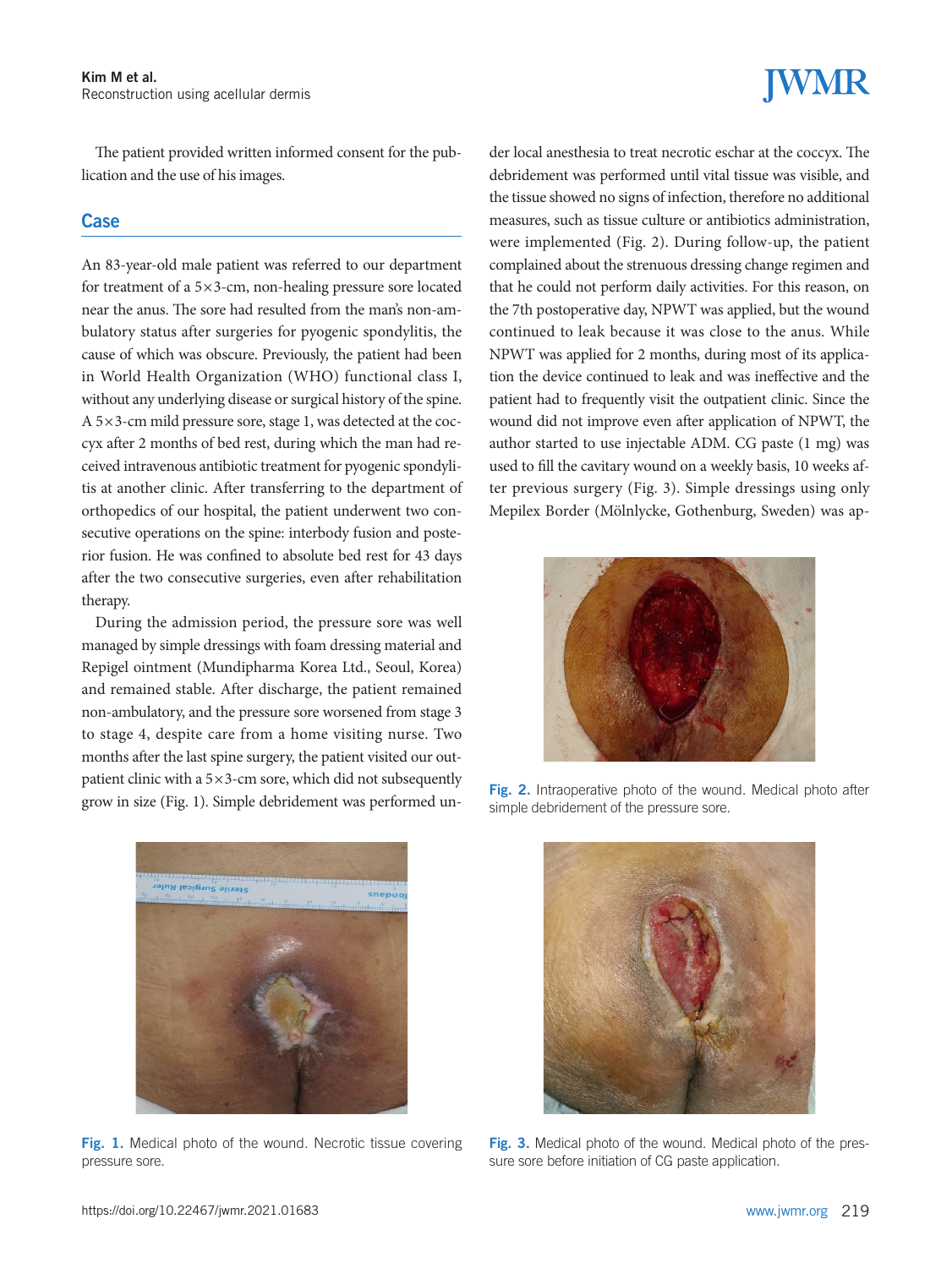

Fig. 4. Medical photo of the wound. Medical photo of the pressure sore after fourth application of CG paste.

plied above the injectable ADM. The dressing did not need to be changed until the next visit, unless the dressing had shifted, since its only role was to hold the material in place. However due to anatomical proximity to the anus and environment of the perineum, the dressing had to be changed almost daily since it became contaminated and fell off constantly. After the sixth application of injectable ADM, the pressure sore completely healed (Figs. 4, 5). Wound re-epithelialization was almost complete, without discharge or odor.

### **Discussion**

No gold standard management of pressure sores has yet been established; however, a few principles are commonly followed. In terms of patient factors, nutritional repletion is important to reverse protein catabolism and enhance wound healing. In general, 70%–90% of pressure sores are mild and require only conservative therapy. However, in severe cases, more interventions are required, including surgical debridement and reconstruction [4]. Usually, stage 3 or 4 pressure sores indicate surgical reconstruction because there is extensive soft tissue degeneration. Even after spontaneous recovery, pressure sores result in stiff and scanty scar tissue. If the underlying bone is infected, soft tissue coverage supplying adequate blood perfusion is necessary for healing. Long-lasting pressure sores also indicate surgery because they can develop into Marjolin ulcers.

Furthermore, while planning surgery to treat pressure sores, clinicians should evaluate the tolerability of general anesthesia



Fig. 5. Medical photo of the wound. Medical photo of the pressure sore after sixth application of CG paste showing complete recovery.

and postoperative rehabilitation in the patient. Correction of the original disease that caused the pressure sore is recommended before the pressure sore itself is managed, but this is difficult in most cases. In addition, patients must be able to actively participate in rehabilitation therapy. Moreover, the risks of general anesthesia must be balanced with the potential benefits of the operation [5]. In cases of non-ambulatory patients, most pressure sores are severe, and surgical reconstruction is usually considered [6]. However, it is difficult to perform surgery in patients with medical conditions that are associated with high risks under general anesthesia, such as chronic kidney disease and atrial fibrillation. Therefore, treatment with injectable type of ADM can be an attractive option for such patients for it does not impose the risks of general anesthesia to susceptible patients as in our case.

Recent advances have been made in conservative modalities to treat pressure sores. NPWT has been among the most common methods of pressure sore treatment since its introduction in 1997. It increases dermal perfusion, stimulates granulation tissue formation, and reduces edema and bacterial formation. Stage 3 or 4 pressure sores are common indications for NPWT. However, skin irritation, the effort required of the clinician, the need for regular dressing changes, and high costs are commonly overlooked disadvantages of NPWT. More importantly, the device does not always result in consistently beneficial clinical results, and it is usually used as a management strategy before surgical reconstruction [7,8].

Some previous reports have used injectable ADM with other treatments such as NPWT to treat non-healing pressure